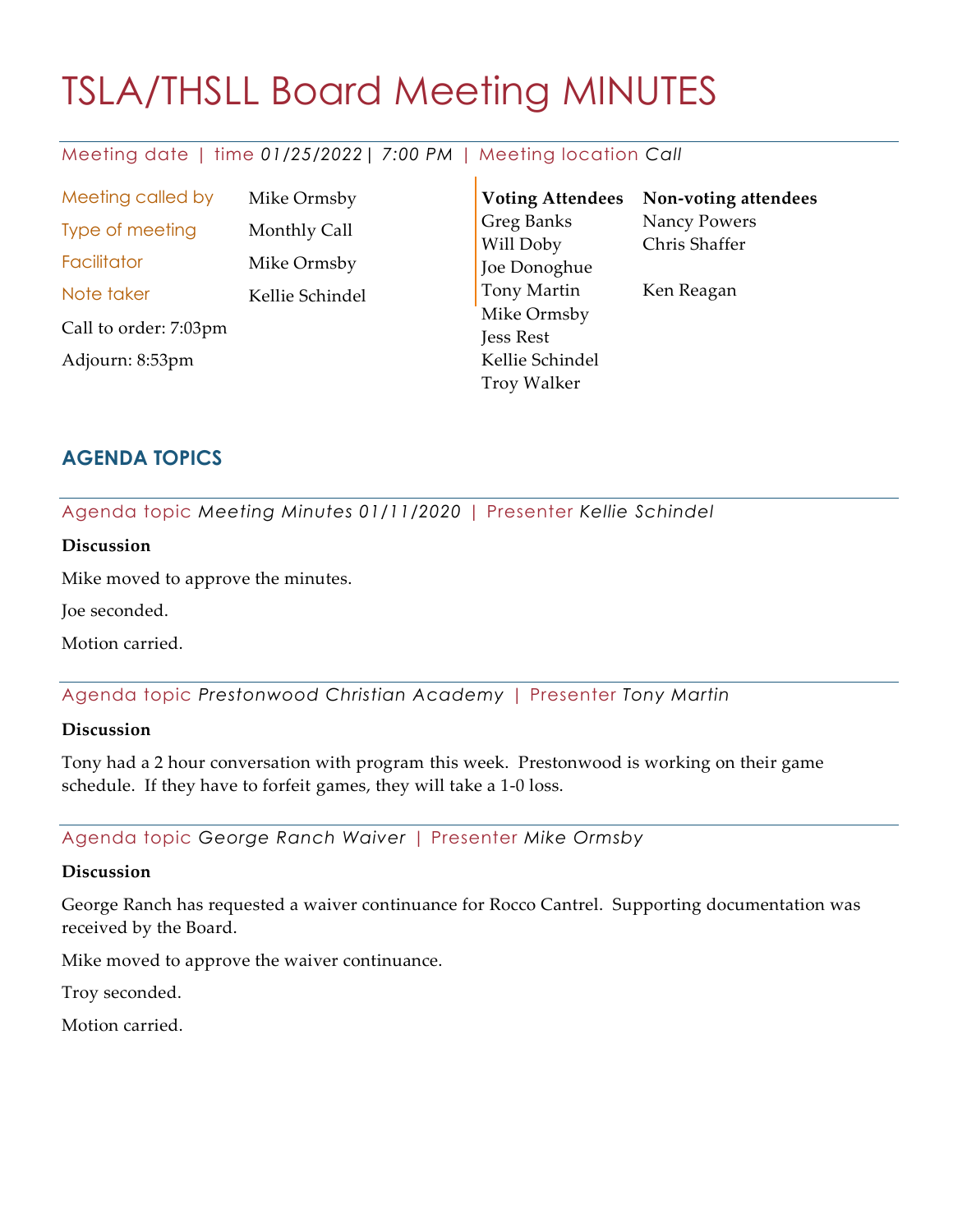## Agenda topic *Denton-Guyer* | Presenter *Tony Martin*

#### **Discussion**

Flower Mound agreed to take players but is concerned about the effect on their participation percentage for the 2023 season. Denton Guyer currently has 6 players on the roster. Hebron has 9 players on their roster and along with Denton Guyer has proposed a merger of the two programs for 2 years.

Mike moved to a approve the merger between Denton-Guyer and Hebron for the 2022 season. The merger will be reassessed prior to the 2023 season.

Troy seconded.

Motion carried.

| <b>Action items</b>             | <b>Person responsible Deadline</b> |      |
|---------------------------------|------------------------------------|------|
| Get merger sign off from teams. | Tony Martin                        | ASAP |

Agenda topic *Trey Harden* | Presenter *Mike Ormsby*

#### **Discussion**

Trey Harden, San Antonio THSLL Coordinator, has not been heard from since early November. Several Board members have reached out via text and phone with no response.

Mike moved to remove Trey Harden as the San Antonio Coordinator.

Kellie seconded.

Motion carried.

Troy Walker will take over Central Class D and San Antonio Class C until another Coordinator can be appointed.

| <b>Action items</b>                               | <b>Person responsible Deadline</b> |      |
|---------------------------------------------------|------------------------------------|------|
| Send letter to Trey Harden via email and US mail. | Mike Ormsby                        | ASAP |

Agenda topic *Fort Worth Lacrosse* | Presenter *Tony Martin*

#### **Discussion**

Fort Worth Lacrosse has disbanded. There are 6 players that need a team to play for. High Point Academy is not allowed to take the players. Keller could take them, but it is a long drive. More information needed.

Agenda topic *Plano East* | Presenter *Nancy Powers*

#### **Discussion**

Nathan Farabee asked for ruling on where a player should play that who lives at 9114 Oak Hollow Road Rowlette, TX 75809. Player attends Garland-Rowlette HS. Player should play at Rockwall.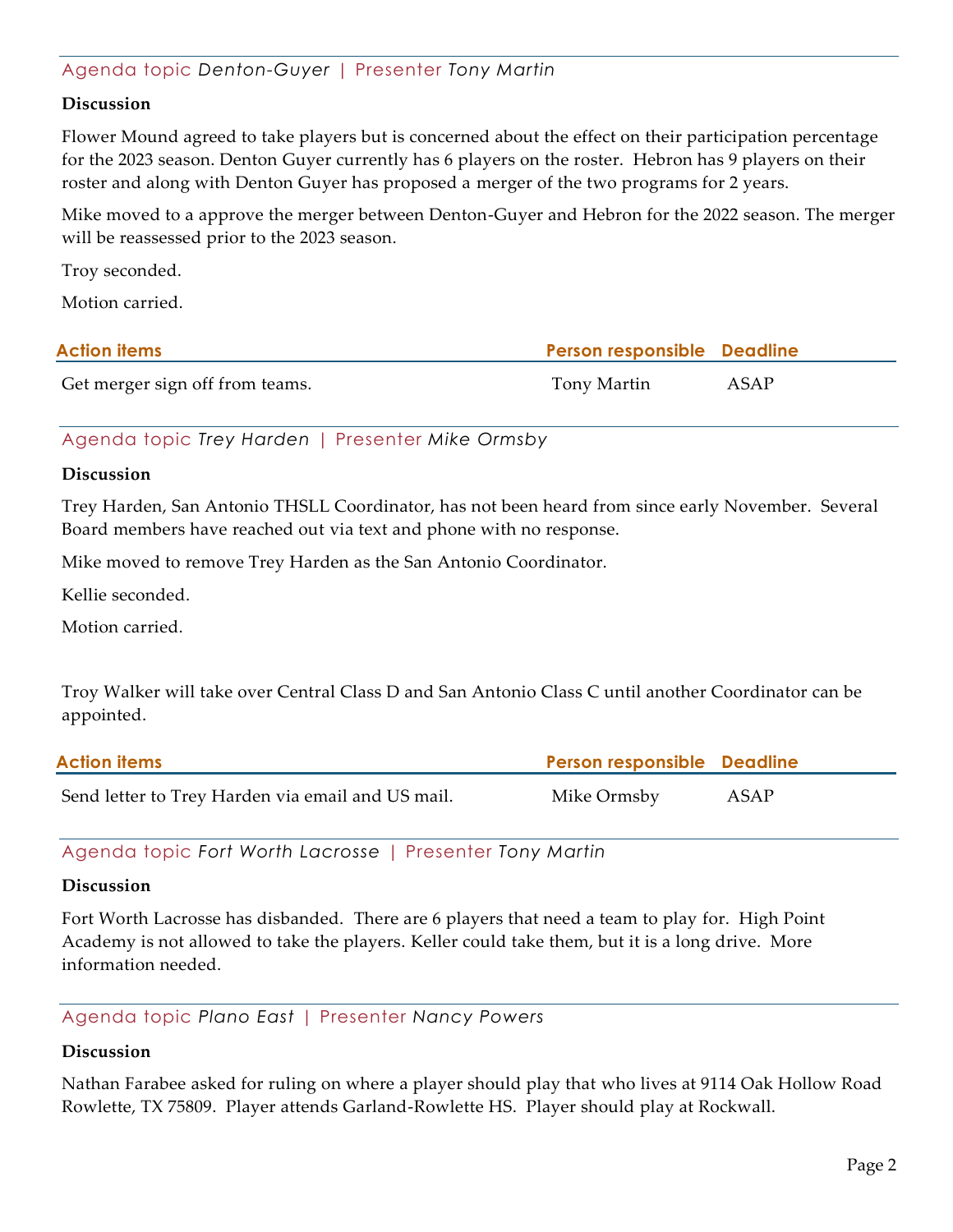## Agenda topic *Shot Clock Mechanics* | Presenter *Nancy Powers*

#### **Discussion**

Southlake requested information on shot clock mechanics. Instructions have been sent to LOAs and programs previously as well as posted on District Pages on the Website.

| <b>Action items</b>                      | <b>Person responsible Deadline</b> |      |
|------------------------------------------|------------------------------------|------|
| Resend instructions to Coaches Committee | Nancy Powers                       | ASAP |

Agenda topic *Transgender Policy and Waiver* | Presenter *Joe Donoghue*

#### **Discussion**

Joe reviewed the policy and waiver statement with the Board that was drafted by our attorney.

Joe moved to post Transgender Policy on the THSLL Website as written.

Mike seconded.

Motion carried.

| <b>Action items</b>                            | Person responsible Deadline |      |
|------------------------------------------------|-----------------------------|------|
| Post Policy to Website under News Article      | Chris Shaffer               | ASAP |
| Add waiver statement to team pages on Website. | Chris Shaffer               | ASAP |

Agenda topic *Playoff Structure* | Presenter *Nancy Powers*

#### **Discussion**

Two host sites are needed in South and North for Super Regionals for Classes A and B. Current sites that are confirmed:

South- Kingwood

North- McKinney

For ease of scheduling referees, the Board would like to have Class C Super Regionals hosted in Central. Westwood or St Michaels are possible locations.

Class AA Super Regionals are hosted by the higher seed.

Westlake has expressed interest in hosting Championship Weekend. There may be some conflicts with number of fields available and time of access. A second location is still needed for back up.

| <b>Action items</b>                                       | Person responsible Deadline |      |
|-----------------------------------------------------------|-----------------------------|------|
| Contact Memorial about hosting Super Regional             | Joe Donoghue                | ASAP |
| Confirm number of fields and time of access with Westlake | Nancy Powers                | ASAP |
| for Championship Weekend.                                 |                             |      |